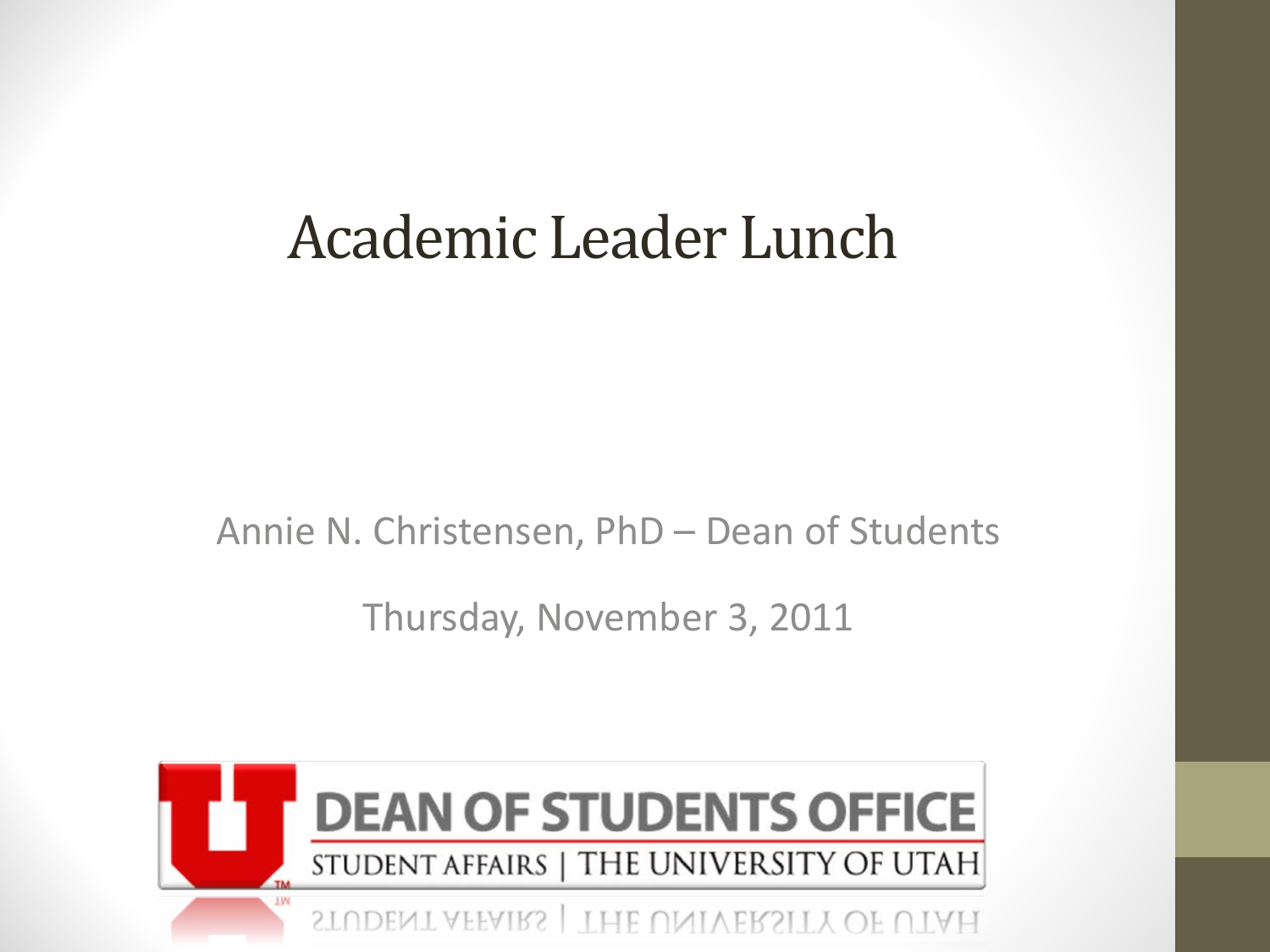

**Annie Christensen** *Dean of Students*  (801) 231-8313- cell

#### **Lori McDonald**

*Associate Dean of Students* (801) 581-7066

#### **Arlyn Bradshaw**

*Assistant Dean of Students* (801) 581-8061

#### **Ryan Randall**

*Behavioral Intervention Specialist* (801) 581-7066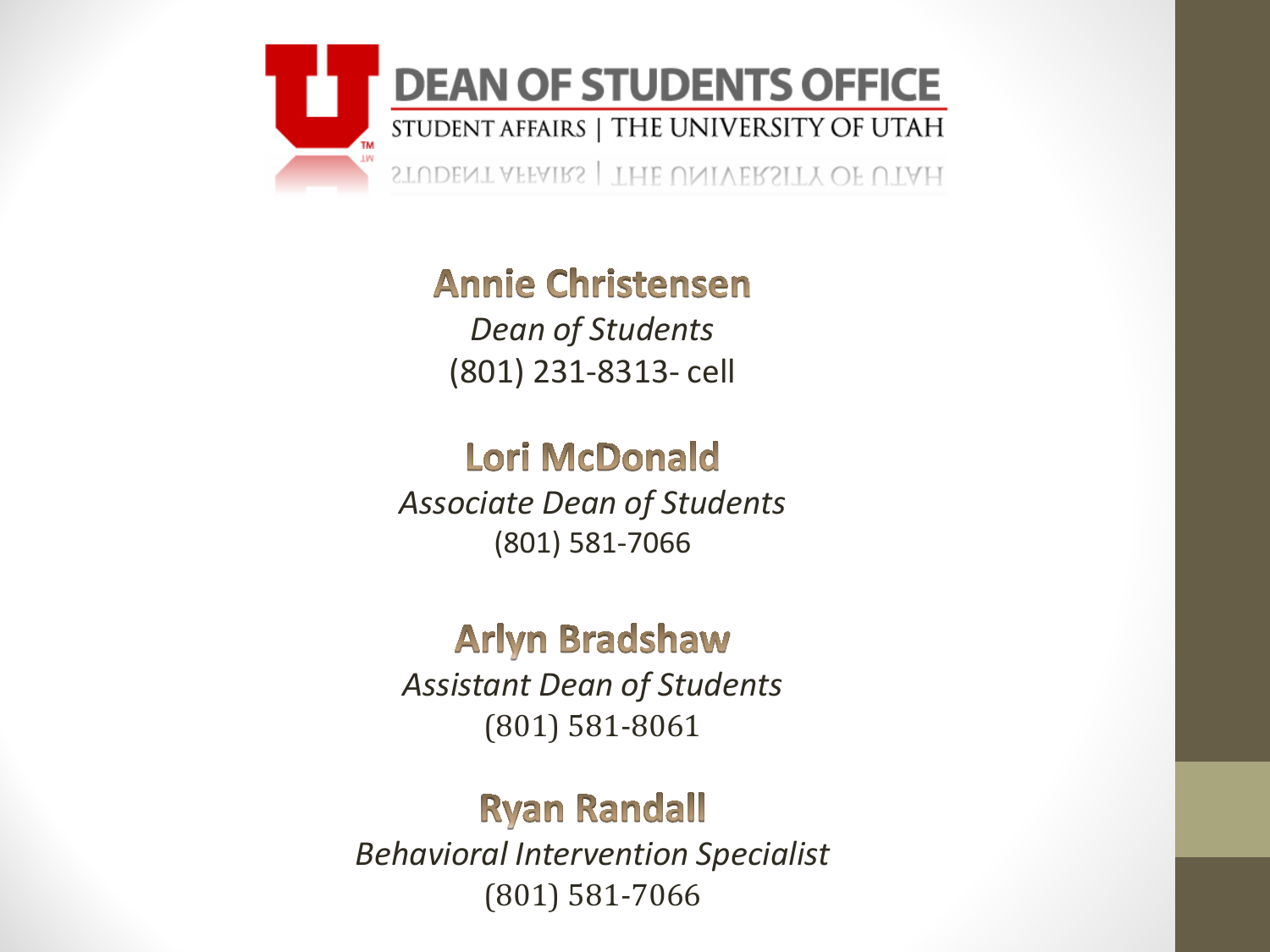# **Roles We Fulfill**

- Student Conduct
- Student Advocacy
- Behavioral Intervention Team
- Student Government (ASUU)
- Fraternities & Sororities
- Consultation/Troubleshooting/Training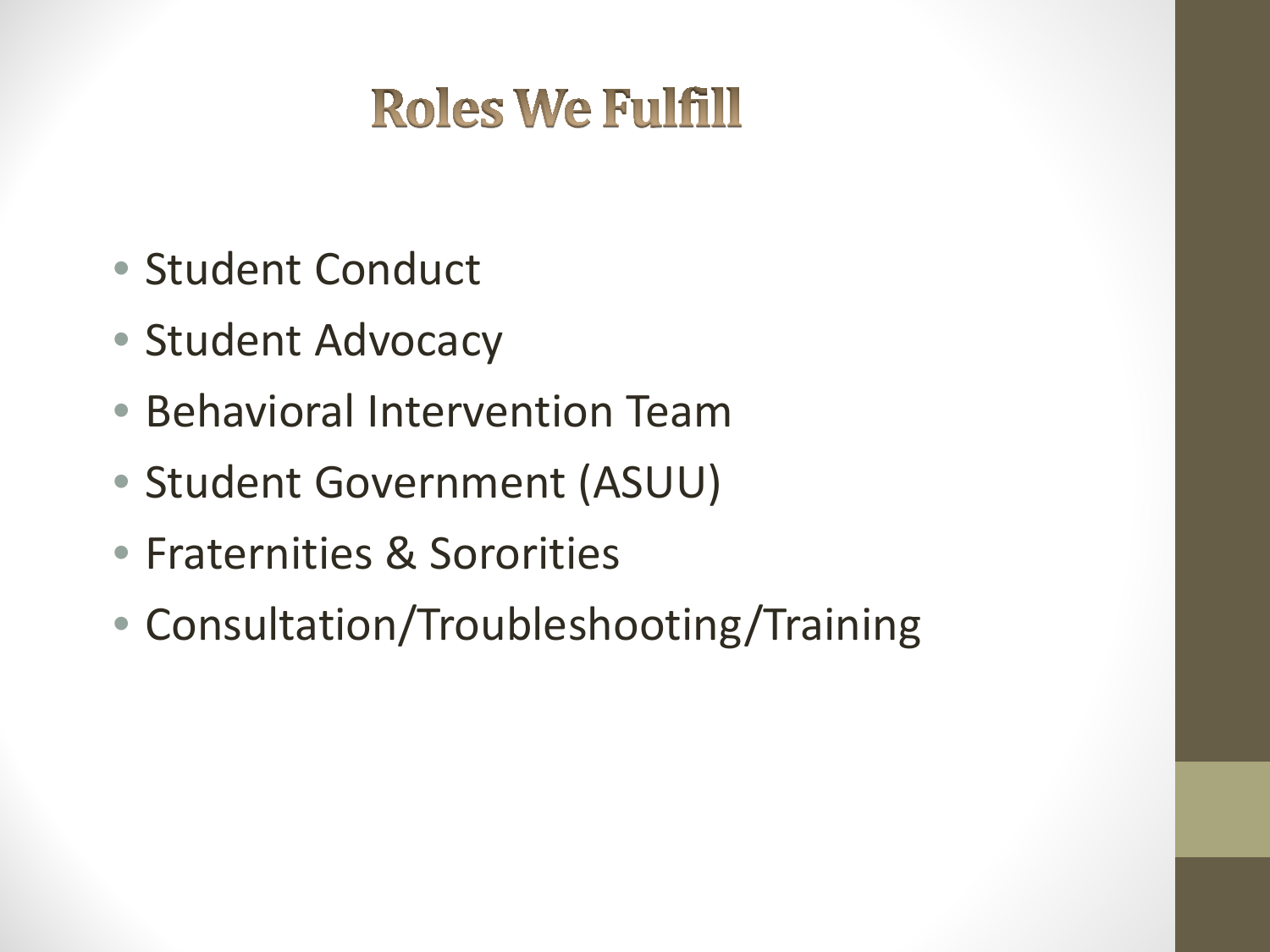# **Student Conduct**

- Students have rights and responsibilities as members of our campus community, as outlined in our Student Code (http://www.regulations.utah.edu/academics/6-400.html).
- Process is outlined for resolving an issue:
	- Due process rights preserved
	- Informal resolutions are encouraged
	- Sanctions are educational but can include suspension or dismissal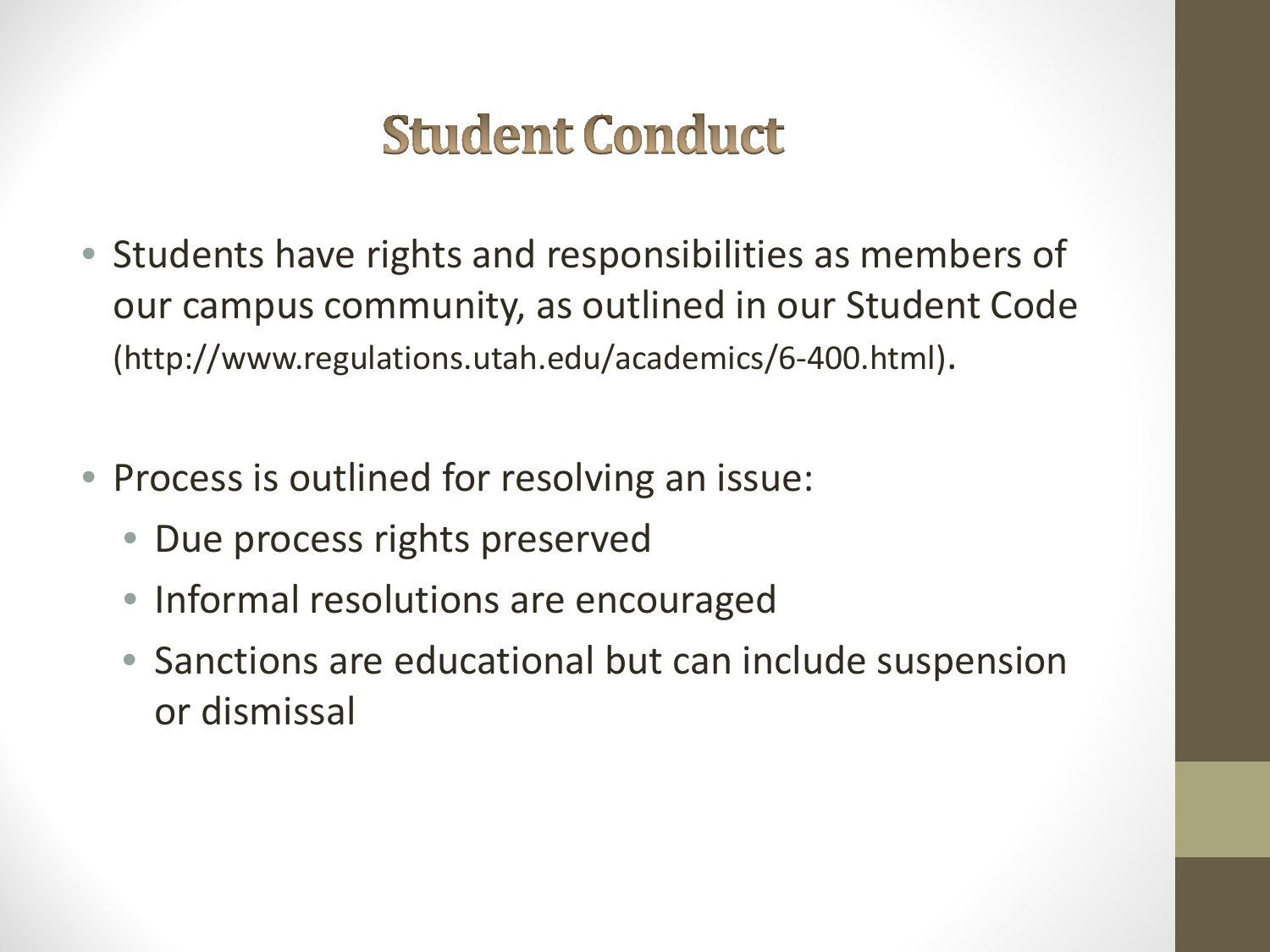## **Student Conduct**

Most Common Violations of the Student Code (20010-11) in the Office of the Dean of Students

- 23% Use, possession or distribution of alcoholic beverages on University premises.
- 21% Violation of published University policies, rules or regulations.
- 21% Violation of federal, state or local civil or criminal laws on University premises, while participating in University activities, or on premises over which the University has supervisory responsibility pursuant to state statute or local ordinance.
- 11% Unauthorized or improper use of University property, equipment, facilities or resources, including any unauthorized entry into University premises.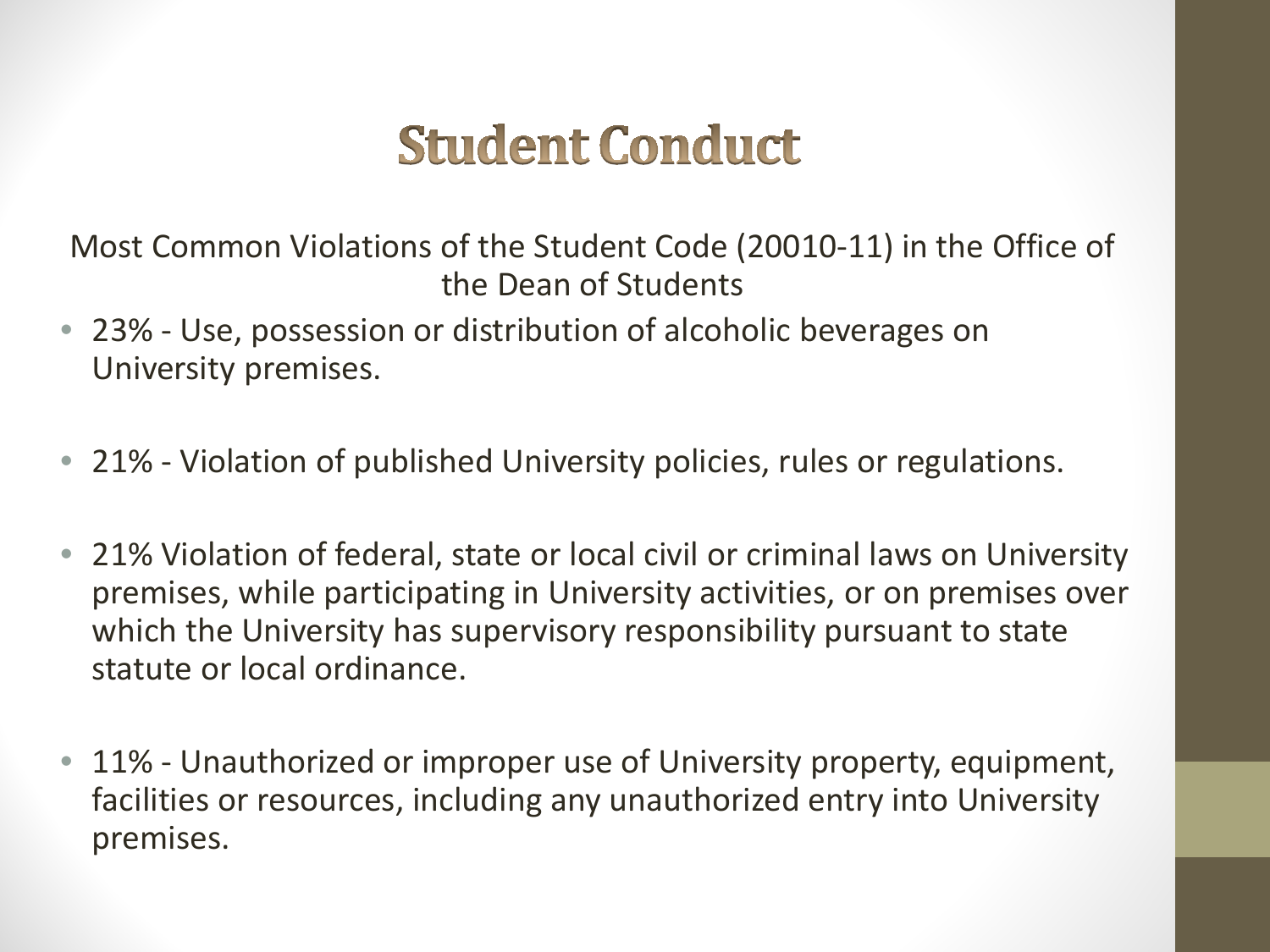## **Student Conduct Referrals**

- Contact the Dean of Students Office with details
- Assist with the investigation
- Suggest a remedy to restore any harm that has been done
- Participate in hearing if necessary

801-581-7066

[lmcdonald@sa.utah.edu](mailto:lmcdonald@sa.utah.edu)

htttp://deanofstudents.utah.edu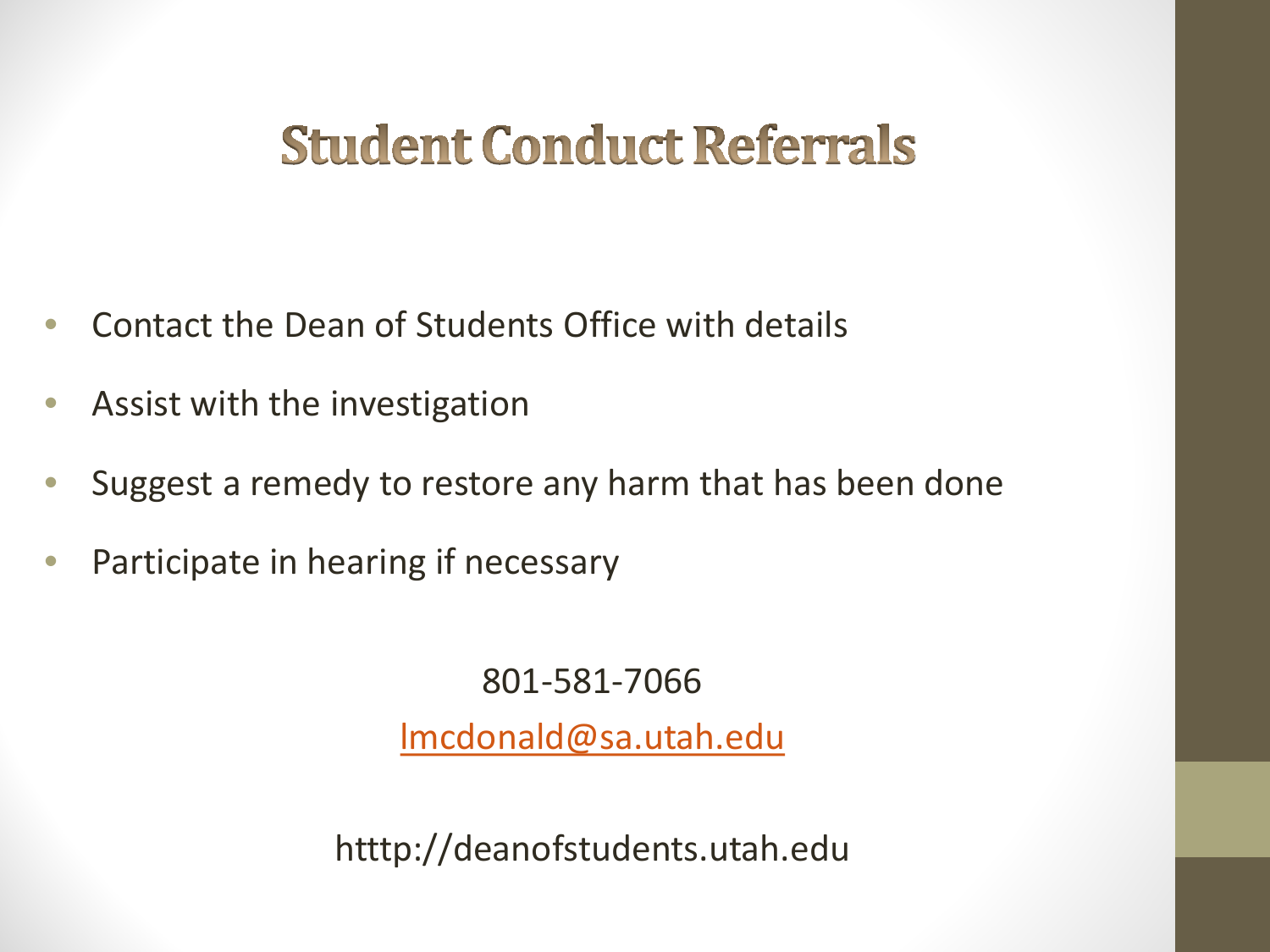# **Student Advocacy**

Dean of Students' Office serves as an advocate for students facing challenges to their success as students.

We receive and make an referrals to campus support services

- Counseling Center
- Women's Resource Center
- Center for Disability Services
- LGBTQ Resource Center
- Veteran Support Center
- Center for Ethnic Student Affairs
- Academic Advising
- Registrars' Office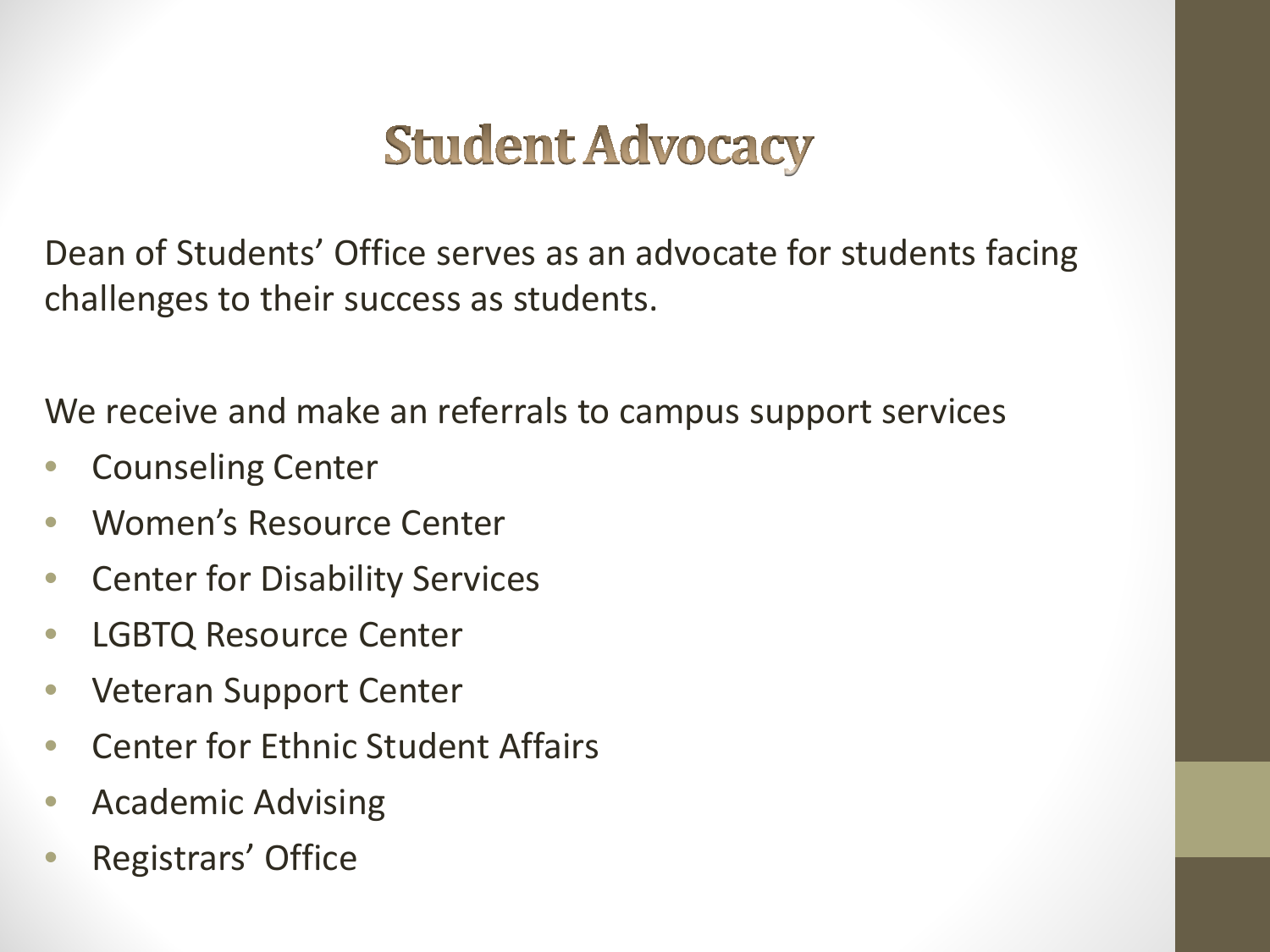#### **Behavioral Intervention Team**

Ryan Randall, LCSW [rrandall@sa.utah.edu](mailto:rrandall@sa.utah.edu) 801-581-7066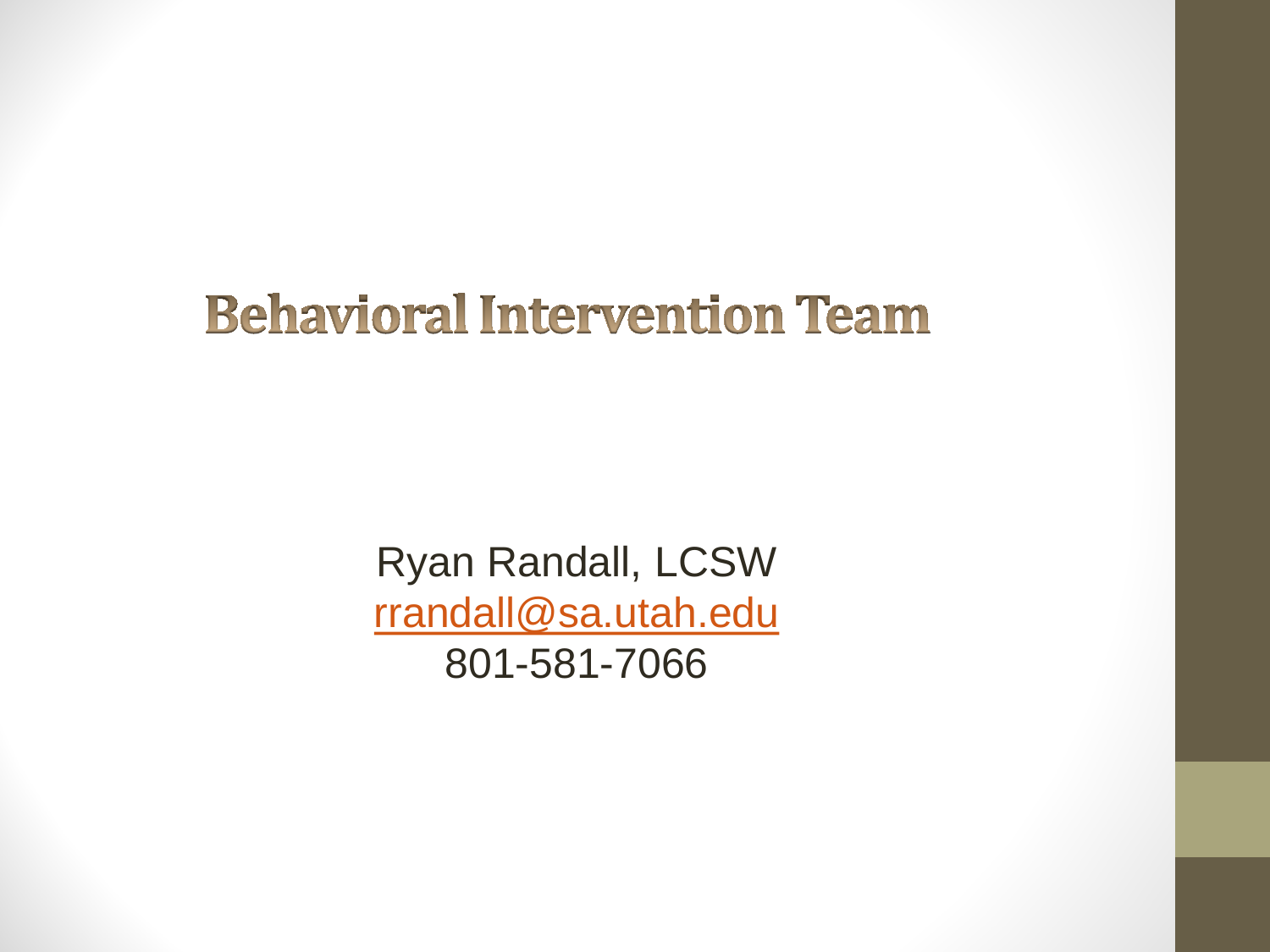# **What is BIT**

- BIT's primary function is:
	- Help keep the university community safe
	- Connect distressed students to support services
	- BIT is not adversarial in nature and seeks to act preventively versus reactionary to students in distress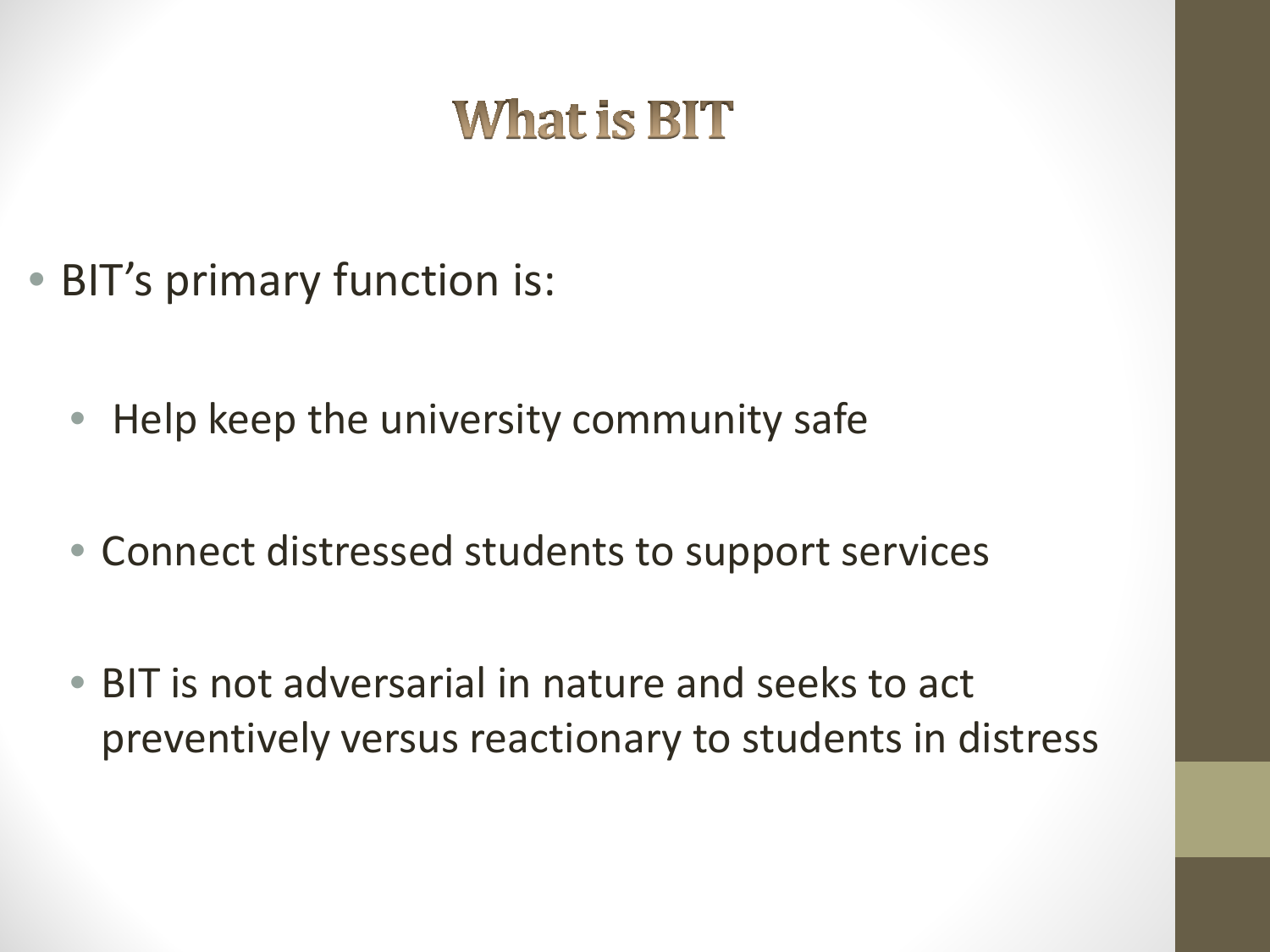#### **The BIT Team**

RYAN RANDALL Behavior Intervention Specialist 801-581-7066 rrandall@sa.utah.edu

ANNIE CHRISTENSEN Dean of Students 801-581-7066 achristensen@sa.utah.edu

LORI MCDONALD Associate Dean of Students 801-581-7066 lmcdonald@sa.utah.edu

ROBERT PAYNE Office of General Counsel 801-585-7002 robert.payne@legal.utah.edu

LOIS HUEBNER Counseling Center 801-581-6826 lhuebner@sa.utah.edu

SCOTT MCAWARD Center for Disability Services 801-581-5020 smcaward@sa.utah.edu

BARB REMSBURG Housing and Residential Education 801-587-2002 bremsburg@housing.utah.edu

LINDY NIELSEN Housing and Residential Education 801-587-2002 lnielsen@housing.utah.edu

ARB NORDGRAN Dept. Public Safety 801-585-2677 arb.nordran@dps.utah.edu

KAREN PAISLEY Parks, Recreation and Tourism 801-587-9617 Karen.paisley@health.utah.edu

CHALIMAR SWAIN The International Center 801-581-8876 [c.swain@ic.utah.edu](mailto:c.swain@ic.utah.edu)

ALLISON FROST Office of the Dean of Students 801-581-7066 [afrost@sa.utah.edu](mailto:afrost@sa.utah.edu)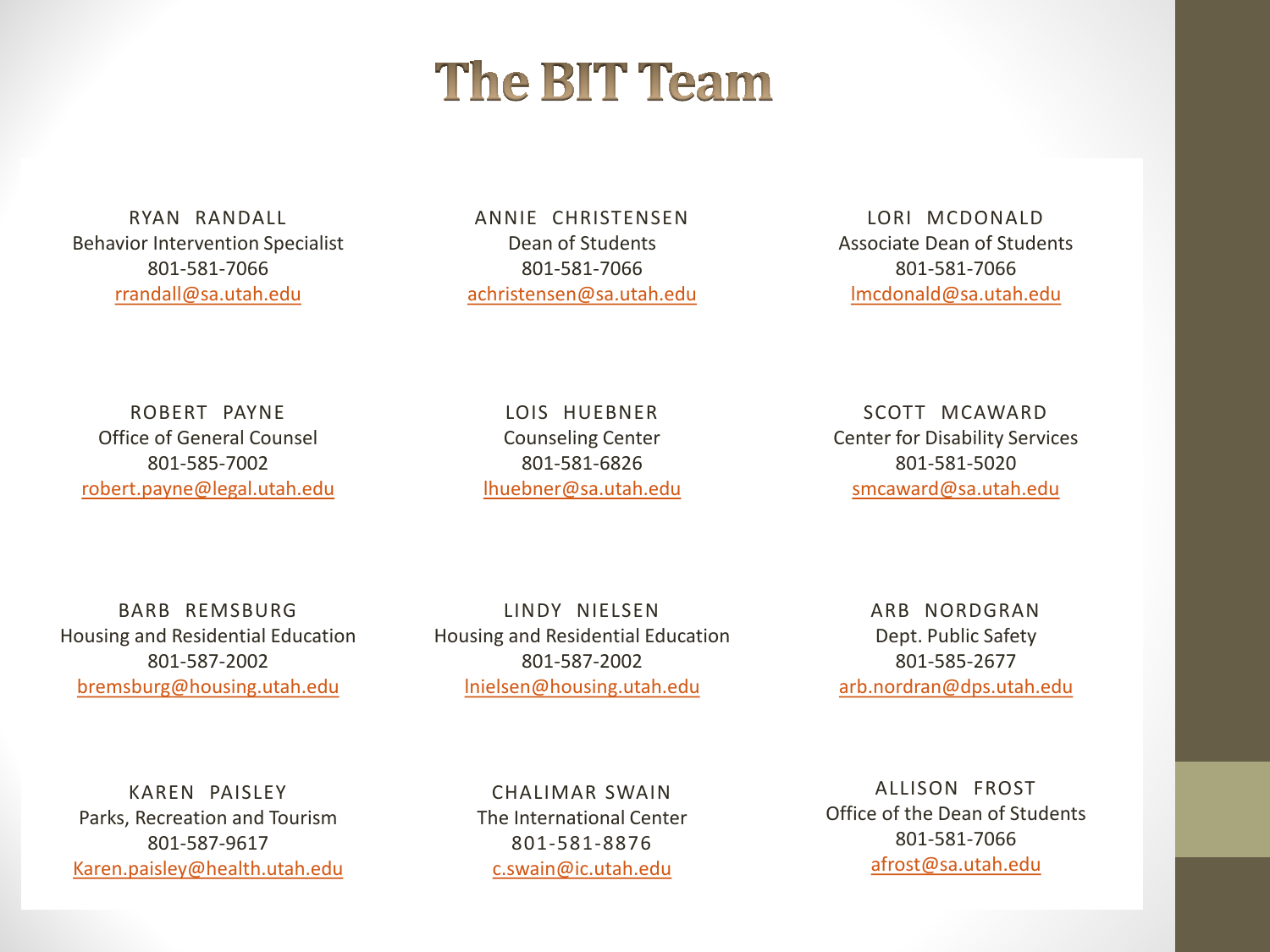# **Why have a Behavioral Intervention Team?**

- The Virginia Tech tragedy taught us that there were numerous pieces of information regarding Mr. Cho's concerning behaviors, but the information was scattered throughout different departments on campus.
- There was no one person or department who knew all the pieces of the information.

*The Handbook for Campus Threat Assessment & Management Team.*  G. Deisinger, M. Randazzo, D. O'Neill, J. Savage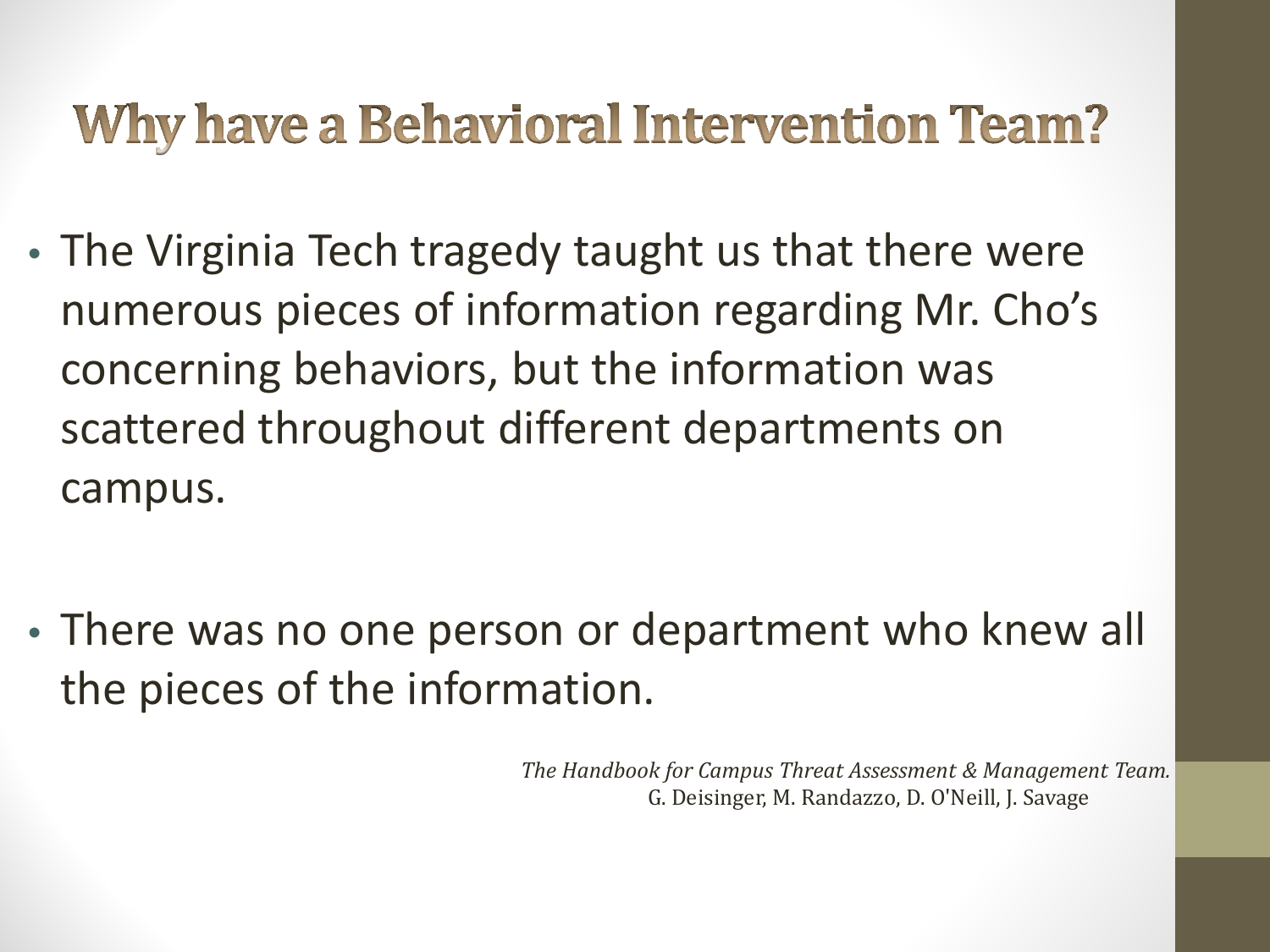# **Benefits of a Behavior Intervention Team**

- Having a central campus entity that collects multiple reports on student of concern.
- Reach out and offer support to students in distress.
- Connect students to campus support services.
- Alert appropriate faculty, staff, and law enforcement agencies of high risk situations.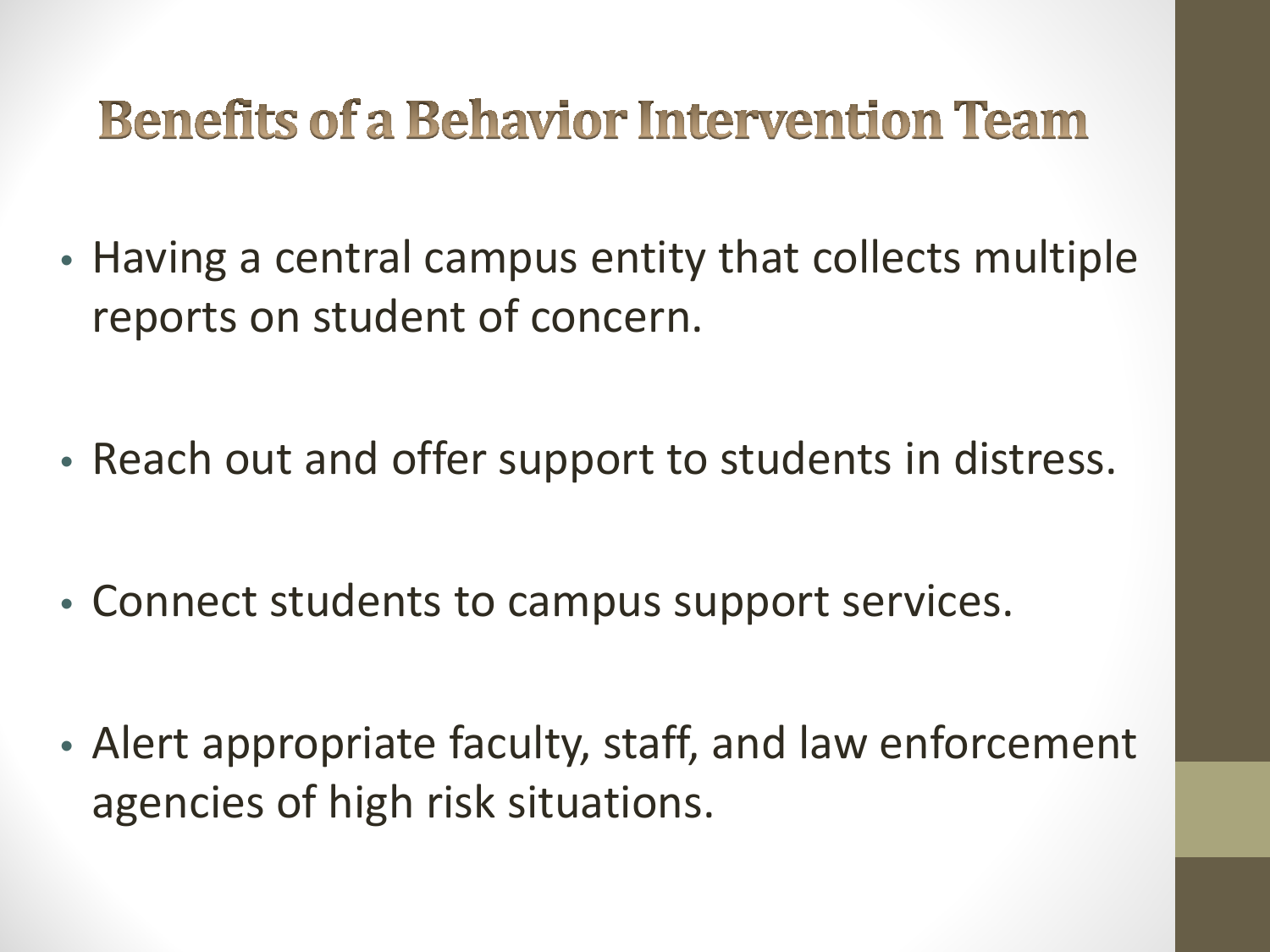# **What Does BIT Do**

- Gathers and manages reported information from concerned faculty and staff.
- Assesses the level of threat a student's behavior poses.
- Provides faculty, staff and students with support and intervention resources.
- Intervenes with students and connects them to appropriate support services.
- Disseminates relevant information to Campus Police.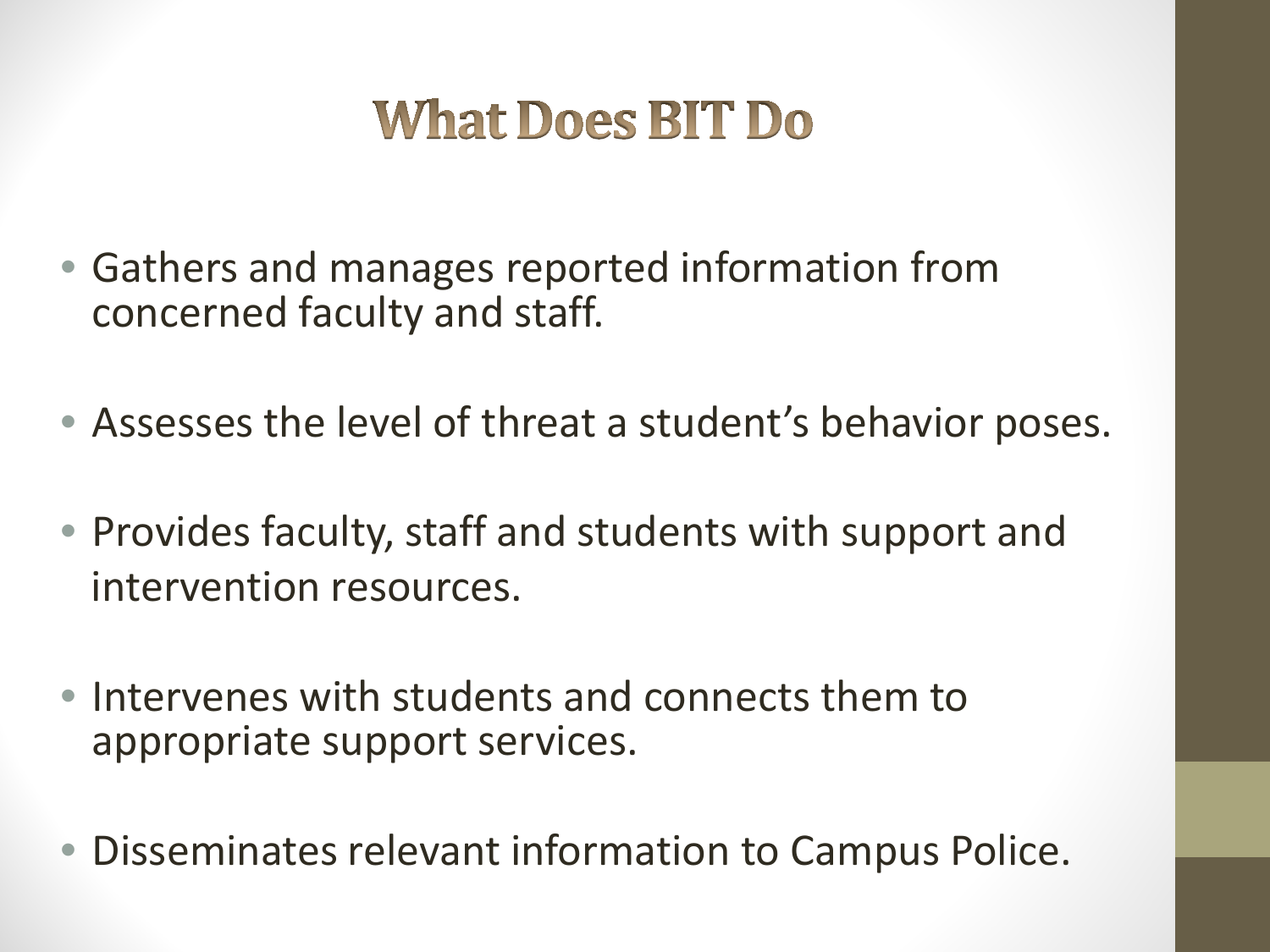# **Student behaviors that should** come to BIT's attention

- Sudden or dramatic changes in academic performance
- Disruptive classroom behavior
- Threatening or aggressive behaviors towards others (including emails, text messages, etc.)
- Suicidal or homicidal ideations
- Substance abuse or dependency
- Students who are missing
- Shows or brandishes a weapon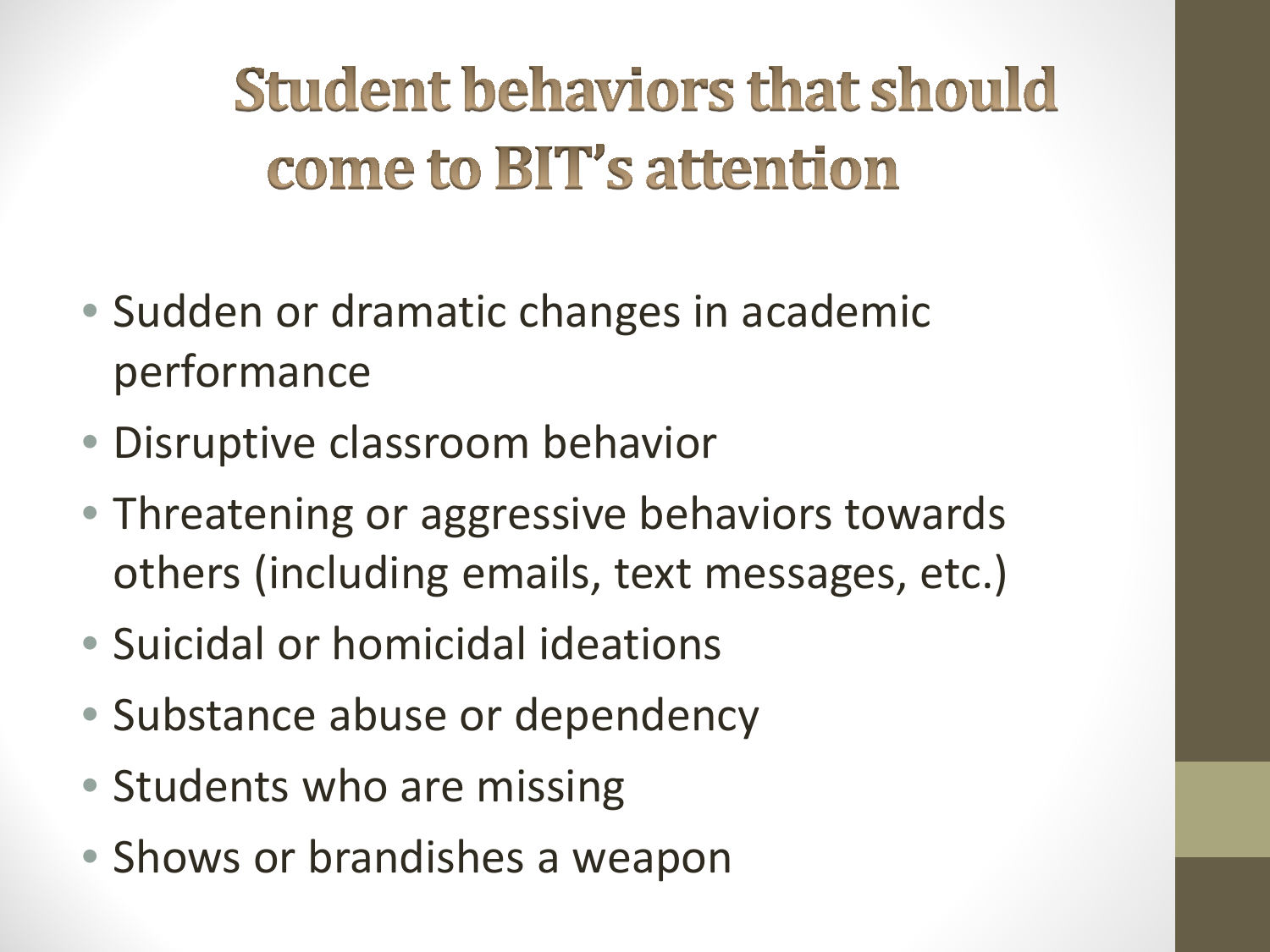### **WHAT SHOULD YOU DO IF CONCERNED ABOUT A STUDENT?**

- Helpful information to have ready to share:
	- Students name and UNID #
	- Contact information (phone, email)
	- Names of others who are involved or have relevant information to the concern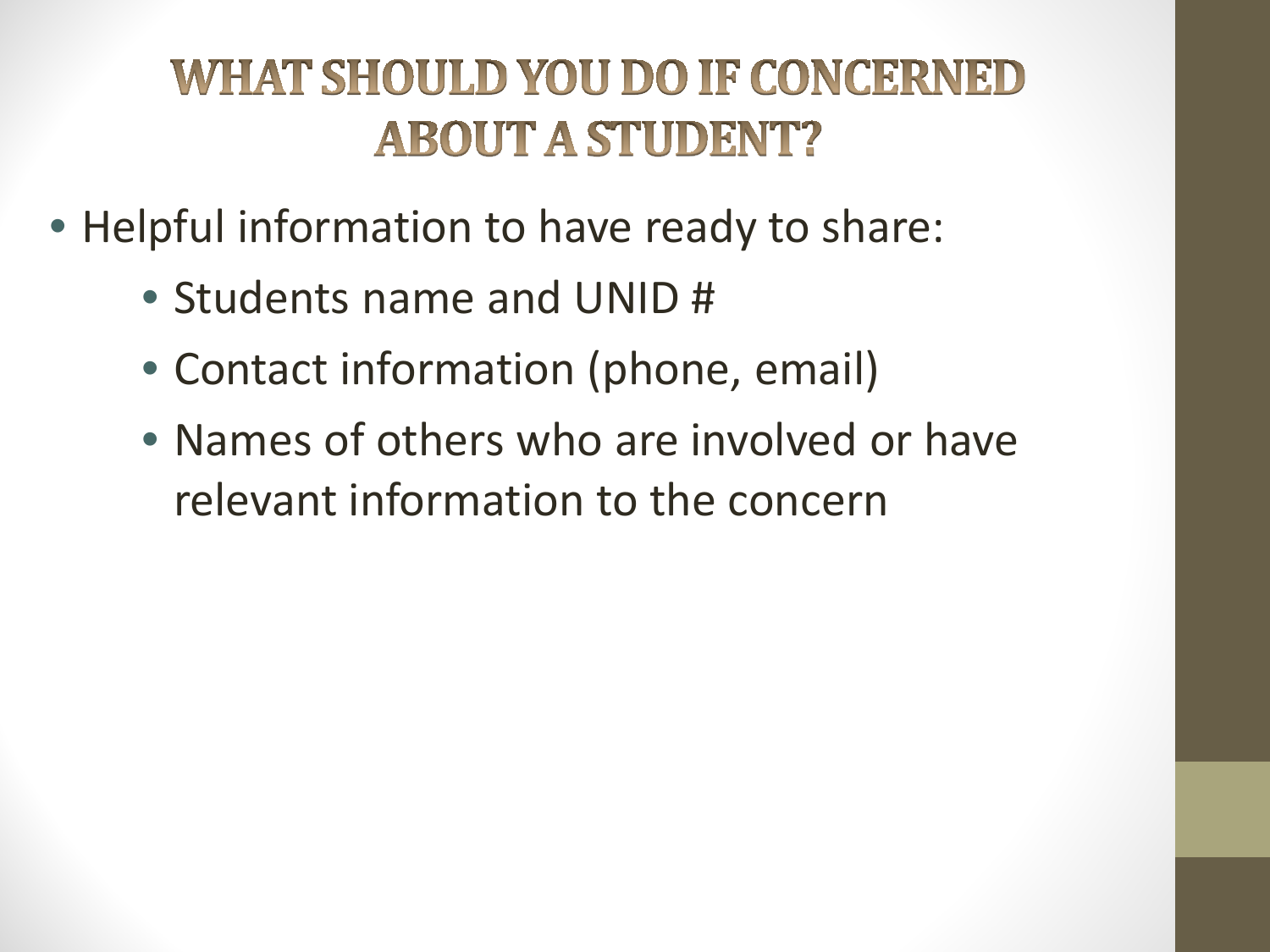#### **REPORT YOUR OBSERVATIONS EARLY!**

- Report problematic situations sooner rather than later!
- Don't hesitate to call Dean of Students Office if you are concerned about a student's behavior (even if it seems like a minor issue).
- Trust your gut feeling. If you think something's not right, call and get another perspective.
- Documentation is very helpful (emails, phone messages, etc.)
- Stay involved and assist us with interacting and monitoring the student of concern.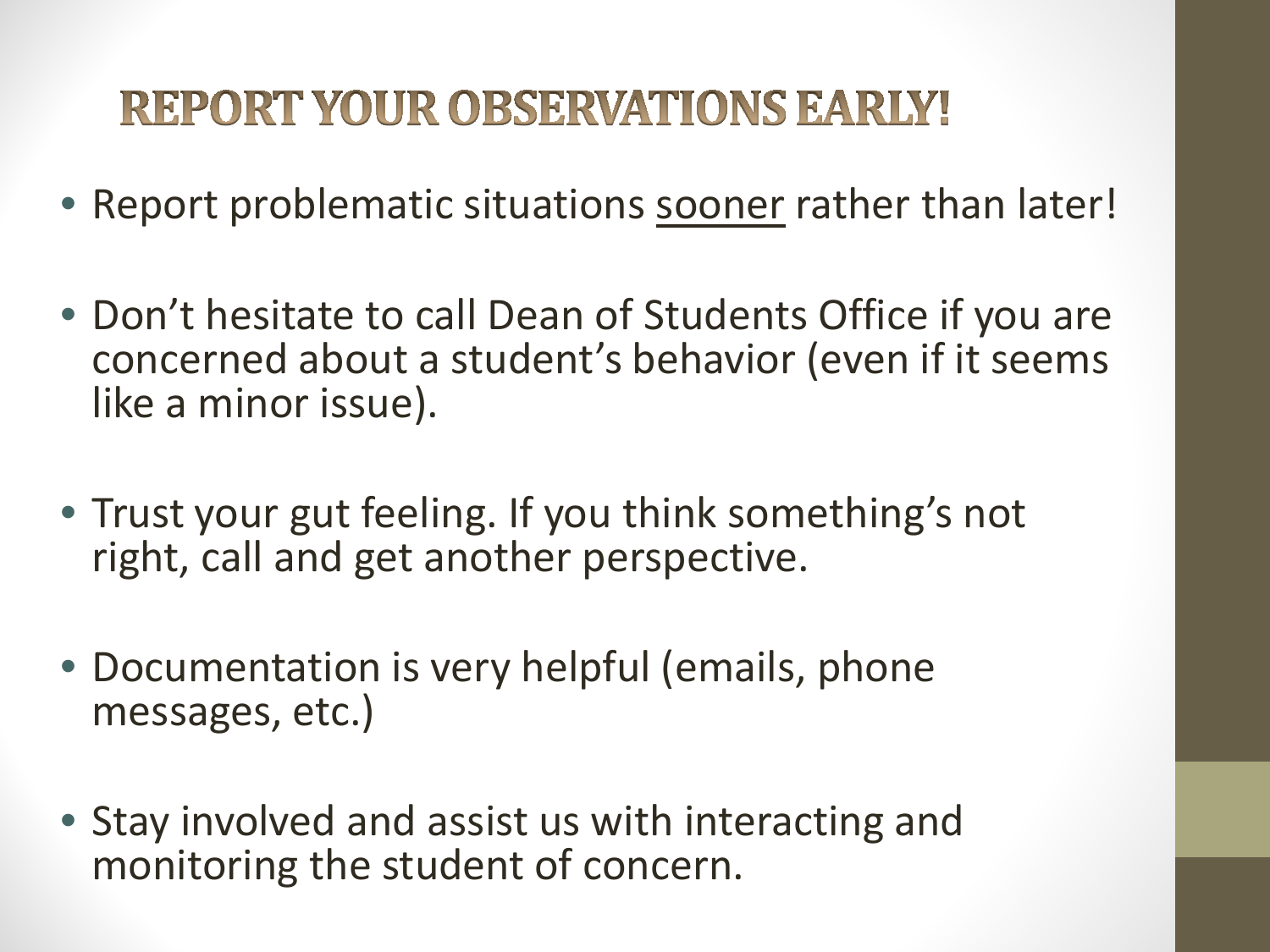## **Immediate Concern for Safety**

# If you have concerns about immediate safety: Call 911 OR Campus Police 801-585-COPS **(2677)**